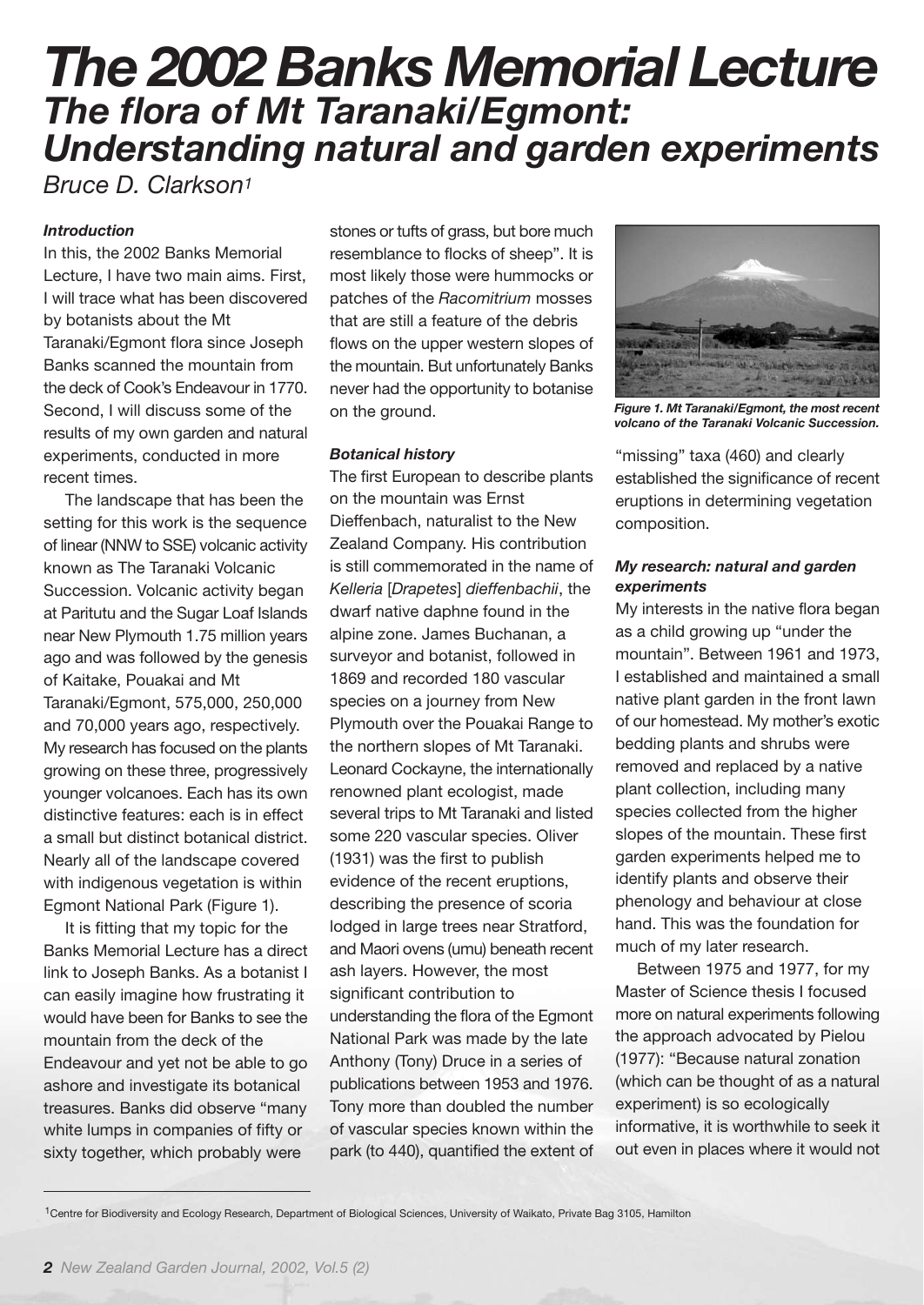automatically be expected". Such places include the margins of wetlands, sites of major disturbance or change in topography. I documented and explained changes in vegetation structure and composition with increasing altitude, and changes in species interactions relating to slope.

I continued with the natural experiment approach for my Doctor of Philosophy research between 1978 and 1981. This time I focused on variation in vegetation structure and composition around the cones, and understanding eruption effects on vegetation, especially at the treeline. Results showed how the treeline composition related to the direction and depth of recent ash showers, especially the Burrell eruption of 1655 AD. A small suite of tree species, kamahi (*Weinmannia racemosa*), kaikawaka (*Libocedrus bidwillii*), broadleaf (*Griselinia littoralis*) and Hall's totara (*Podocarpus hallii*), are found in various different combinations at different treeline sites depending on past eruption effects. The distinctive goblin forest (kamahi-Hall's totara forest) of the main Egmont cone at Dawson Falls, Stratford Mountain House and near the North Egmont Visitor Centre also owes much of its character to the impacts of recent eruptions (Figure 2).

From 1981 to 1992, while working for the Department of Scientific and Industrial Research in Rotorua, the main emphasis of my research turned back to common garden experiments. This included growing a wide range of North Island natives to test hypotheses about species status particularly in *Hebe, Coprosma, Melicytus* and *Olearia*.

#### *Current status of the flora*

Turning to the current statistics on the flora of the Egmont National Park, we now know that at least 550 indigenous vascular species occur here. The magnitude of the vascular flora of the park is now very well known. I am aware of only four new listings to the park flora since the 1980s. A recent exciting discovery was the threatened native milfoil (*Myriophyllum robustum*). Progress has been made in understanding the status of many of the species in the park, but several problems remain. I will discuss some examples that I have worked on, recognising that this is not a comprehensive discussion.

*Celmisia* provides a continuing problem, especially the taxa belonging to the *C. gracilenta/graminifolia* complex. *Celmisia major* var. *brevis* may or may not be part of a widespread species complex, and



Figure 2. Kamahi (Weinmannia racemosa) dominated goblin forest at North Egmont. *Of the five or six species still* 

perhaps could be distinct only at a subspecies level. However, more DNA sequencing research will be required to test this hypothesis. Similarly, the status of the rhizomatous bog *Celmisia* on the Pouakai Range requires resolution. The largest *Celmisia* recorded in the park, *C. semicordata* (*= C. coriacea*), is doubtfully native. It occurs on the main cone at one isolated site and was probably planted there.

*Hebe* also remains problematic although its resolution seems more imminent than in *Celmisia*. The common subalpine scrub species is named *Hebe stricta* var. *egmontiana* in the Flora Volume 1, but it is clearly a different species to *H. stricta*, having double the chromosome number (2*n* = 80). At present it should be referred to as *Hebe* sp. unnamed (*H*. "egmontiana"). *Hebe subsimilis* var. *astonii* which occurs only on Pouakai could possibly be a variety of the more widespread *Hebe tetragona* complex, but in cultivation it retains its more delicate growth form and is not as drought tolerant as true *H. tetragona*.

*Hebe odora* has two distinct forms in the park. The common form occurs mainly in tussock grassland and subalpine shrublands on both the Egmont and Pouakai cones, but on the Pouakai tops there is a prostrate form that retains this character in cultivation. Other variants occur elsewhere, on North Island mountains at least, and resolution will require more detailed comparison before a decision about its status can be made.

One taxon previously considered an Egmont endemic, *Ourisia macrophylla* subsp. *macrophylla*, has lost this status, having been found on the Herangi Range some 120km to the north. The everlasting daisy (*Anaphalioides alpina*) of the alpine zone of Egmont and many other mountains has at last been recognised as distinct from the more widespread *A. bellidioides*.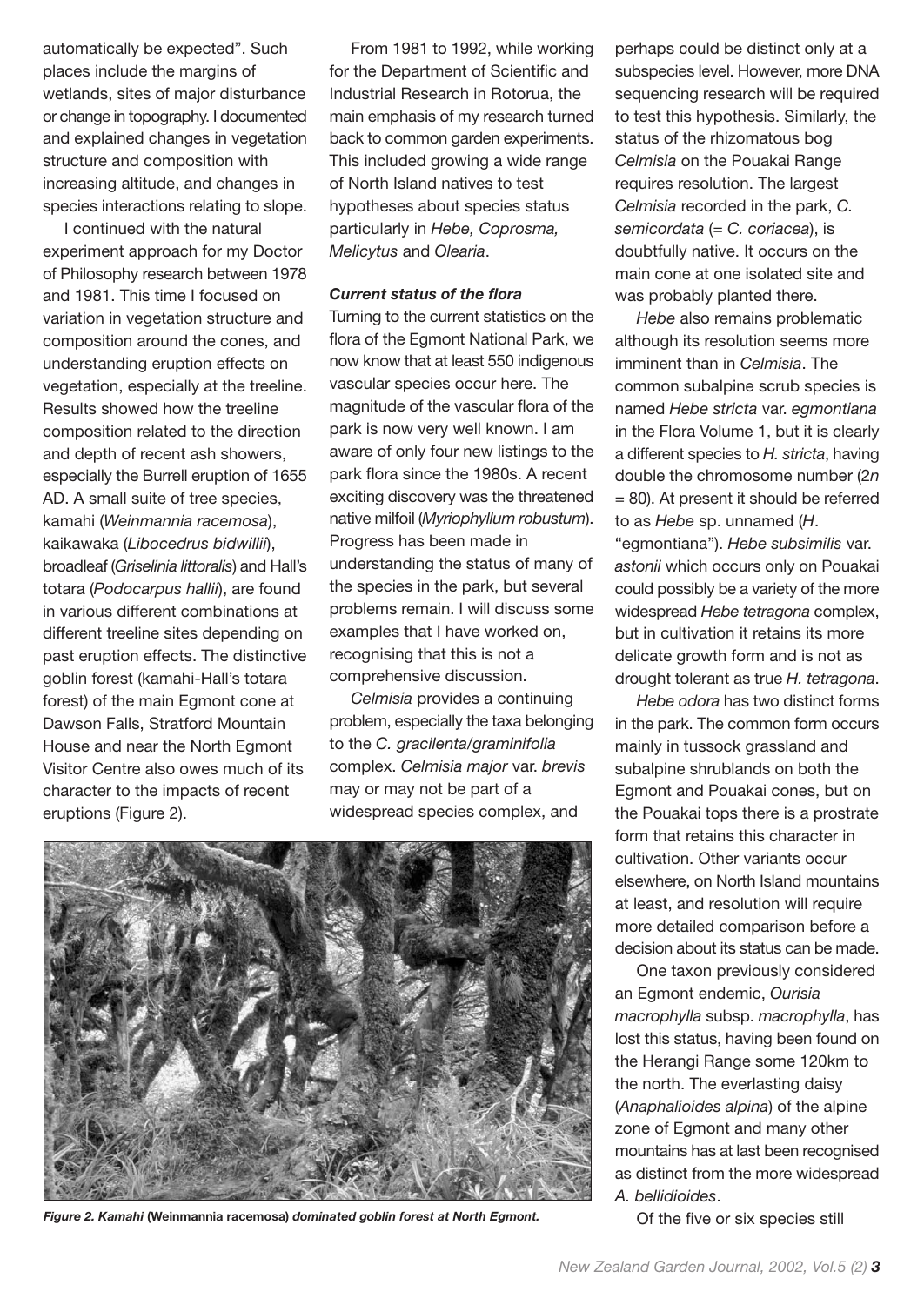

*Figure 3.* **Melicytus drucei** *shrubs on the margins of Ahukawakawa Swamp (Dr Brian Molloy as scale).*

considered to be Egmont endemics, only one has been fully resolved. This is the unusual divaricating shrub of the Ahukawakawa Swamp, *Melicytus drucei*, named in honour of Tony Druce (Figures 3 and 4). The story behind this species has to be one of the most interesting and intriguing of all the plants in Taranaki. *Melicytus drucei* is a permanent odd polyploidy (triploid) with a chromosome number of 2*n* = 48. Its putative parents are *M. flexuosus* (a diploid; 2*n* = 32) and *M.* aff. *alpinus* (a tetraploid; 2*n* = 64). Neither putative parent occurs in the park or nearby. It is necessary to speculate on a comparatively recent origin, perhaps during a period when harsh climatic conditions prevailed in the region, and when the two putative parents were more widespread.

As already noted, approximately 460 species found elsewhere in the North Island, and which might be expected to occur in Egmont National Park, are "missing". The well known species include the beeches (*Nothofagus*), but others include tawheowheo (*Quintinia serrata*), a tree which has seeds well adapted for wind dispersal, and which is abundant on other west coast volcanic cones such as Pirongia. The long history of disturbance and isolation of the Taranaki mountains from other high

ground are probably major reasons for the depauperate flora, as well as the exceptional abundance of kamahi and leatherwood (*Brachyglottis elaeagnifolia*) over large areas of the park.

Five taxa common in the South Island have their only North Island occurrence in the park. These vary considerably in abundance, the extremes illustrated by the alpine shield fern (*Polystichum cystostegia*) and mountain lacebark (*Hoheria glabrata*). Alpine shield fern can be found in the alpine zone on Egmont. but the mountain lacebark has so far completely eluded me. This tree was found in the 1960s by Tony Druce and Geoff Kelly while measuring the forest composition on a transect line near the old North Egmont Chalet. Despite intensive searching by colleagues and myself it has not been seen for more than 40 years.

Approximately 30 taxa have very localised distributions in the park, being found in only one or two places, usually in low numbers, and therefore particularly vulnerable to local extinction. The bog mingimingi (*Androstoma* [*Cyathodes*] *empetrifolia*) is a classic example, a clump of plants occurring at only one place on the crest of Pouakai.

#### *The future*

Conservation and protection of the park's flora remain significant challenges for the future. Possums will require ongoing control to ensure the forests remain in good health, especially since the kamahi dominated stands are probably predisposed to mass dieback, having extensive evenaged cohorts relating to volcanic disturbance events. At present there is apparently no effective alternative to aerial poisoning using 1080, especially in the difficult terrain of the montane, subalpine and alpine zones. The conservation benefits by far outweigh the risks. Goats are now under control since reaching plague

proportions in the 1960s, and thankfully deer and pigs have never been a significant problem. Most of the weeds that have invaded the park to date are rather benign by national and international standards. However, ongoing surveillance will be required to ensure the forests especially are protected from invasive shade tolerant shrubs, trees and lianes cultivated in lowland gardens, which have not yet naturalised.

The indigenous vegetation protected within the park is not representative of the full range of diversity once characteristic of the Egmont Ecological District. There are still some prospects for developing lowland corridors of forest especially by protecting the riparian margins of some of the larger rivers and streams such as the Manganui, Hangatahua and Oakura. But even in these supposedly environmentally enlightened times, there have been notable, albeit rare, examples of ecological vandalism such as the clearance of the regionally important swamp forests of waiwaka or swamp maire (*Syzygium maire*) on Norfolk Road.

In parts of the North Island, community groups are contributing to the gathering "Green Renaissance" by adopting reserves and supporting the management agencies in their restoration efforts, for example the Maungatautari Ecological Island predator proof fence project. In Hamilton City, where almost all the indigenous vegetation and habitat was destroyed in the last 100 years,



*Figure 4. Close up of* **Melicytus drucei** *showing divaricating growth form and diminutive flowers.*